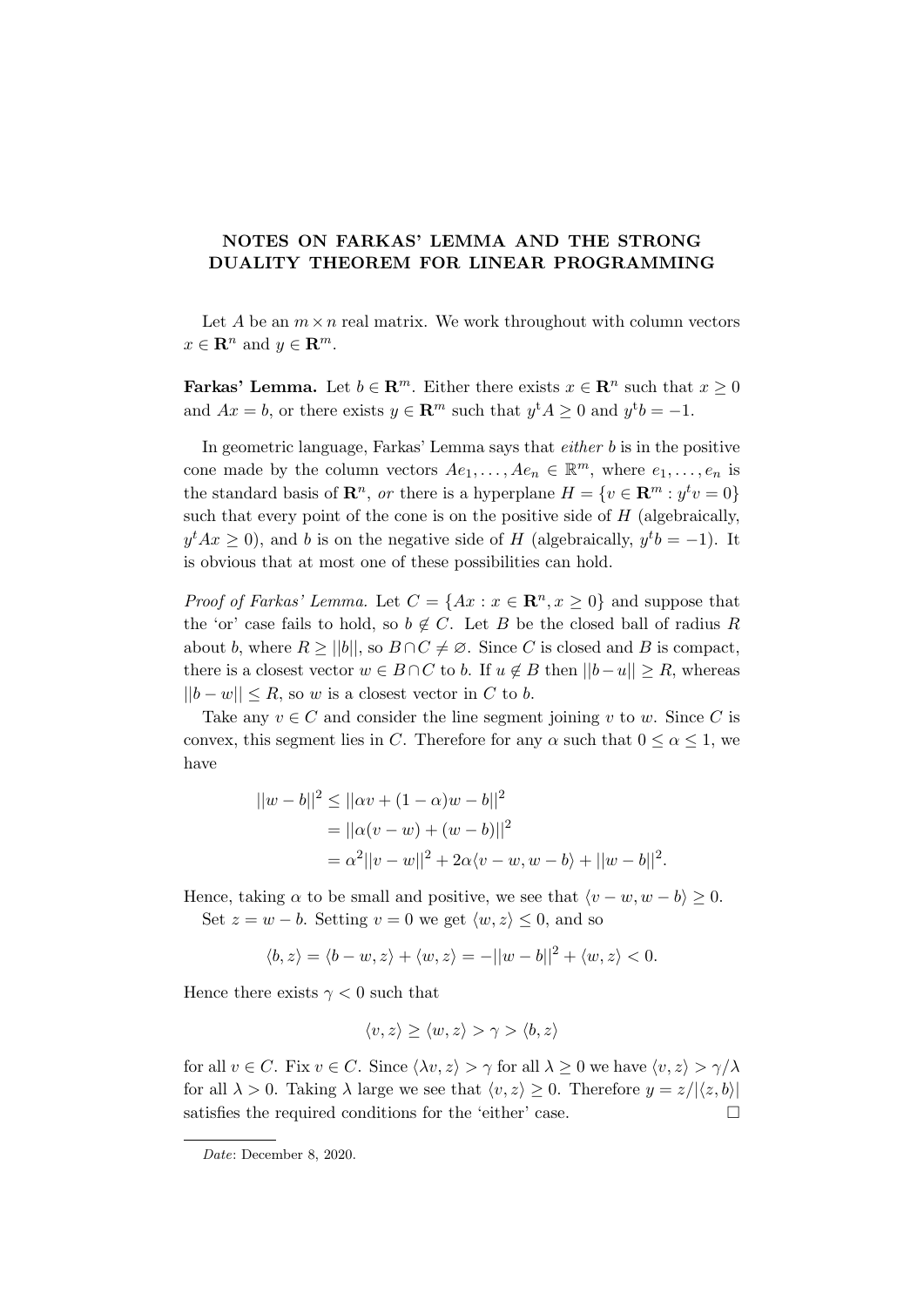Variant Farkas' Lemma. For the application to the strong duality theorem we need a slightly different version of Farkas' Lemma.

**Lemma 1.** Let  $b \in \mathbb{R}^m$ . Either there exists  $x \in \mathbb{R}^n$  such that  $Ax \leq b$ , or there exists  $y \in \mathbb{R}^m$  such that  $y \geq 0$ ,  $y^{\mathrm{t}}A = 0$  and  $y^{\mathrm{t}}b = -1$ .

This lemma also has a geometric interpretation, although it maybe takes a bit more effort to see. Note that if  $y \ge 0$  (and  $y \ne 0$ ) then the hyperplane  $H = \{v \in \mathbb{R}^m : y^t v = 0\}$  contains no  $v \in \mathbb{R}^m$  such that  $v \geq 0$  or  $v \leq 0$ , except for  $v = 0$ . Say, just for this paragraph, that such hyperplanes are tilted. Note that a non-tilted hyperplane always contain some  $\alpha e_i + \beta e_j$ with  $i < j$  and  $\alpha, \beta > 0$ . So if H is a hyperplane such that  $v \not\leq b$  for all  $v \in H$ , then v is tilted. Lemma 1 says that *either* there exists  $v \in \text{im } A$  such that  $v \leq b$ , or im A is contained in a tilted hyperplane H that has b on its negative side, and so  $Ax \leq b$  for all  $x \in \mathbb{R}^n$ . Again it is obvious that at most one of these possibilities can hold.

Algebraic proof of equivalence of Farkas' Lemma and Lemma 1. Suppose that Farkas' Lemma holds. If the 'or' case of Lemma 1 fails to hold then there is no  $y \in \mathbb{R}^m$  such that

$$
y^{\mathrm{t}}\left(A \quad I_m\right) \ge 0
$$

and  $y^t b = -1$ . Hence, by Farkas' Lemma, there exists  $x \in \mathbb{R}^n$  and  $z \in \mathbb{R}^m$ such that that  $x \geq 0$ ,  $z \geq 0$  and

$$
\begin{pmatrix} A & I_m \end{pmatrix} \begin{pmatrix} x \\ z \end{pmatrix} = b
$$

Therefore  $Ax \leq b$  and the 'either' case of Lemma 1 holds.

Suppose that Lemma 1 holds. If the 'either' case of Farkas' Lemma fails to hold then there is no  $x \in \mathbb{R}^n$  such that  $x \geq 0$  and

$$
\begin{pmatrix} A & -b \end{pmatrix} \begin{pmatrix} x \\ 1 \end{pmatrix} = 0.
$$

Let  $c = (0, \ldots, 0, 1) \in \mathbb{R}^{n+1}$ . By scaling, and transposing, it follows that there is no  $w \in \mathbf{R}^{n+1}$  such that  $w \geq 0$ ,

$$
w^t \begin{pmatrix} A^t \\ -b^t \end{pmatrix} = 0
$$

and  $-w<sup>t</sup>c = -1$ . Hence, by Lemma 1, there exists  $y \in \mathbb{R}^m$  such that  $y \ge 0$ and

$$
\begin{pmatrix} A^t \\ -b^t \end{pmatrix} y \le c.
$$

Thus  $A^t y \leq 0$  and  $b^t y \geq 1$ . By scaling we may assume that  $b^t y = 1$ , as required for the 'or' case of Farkas' Lemma.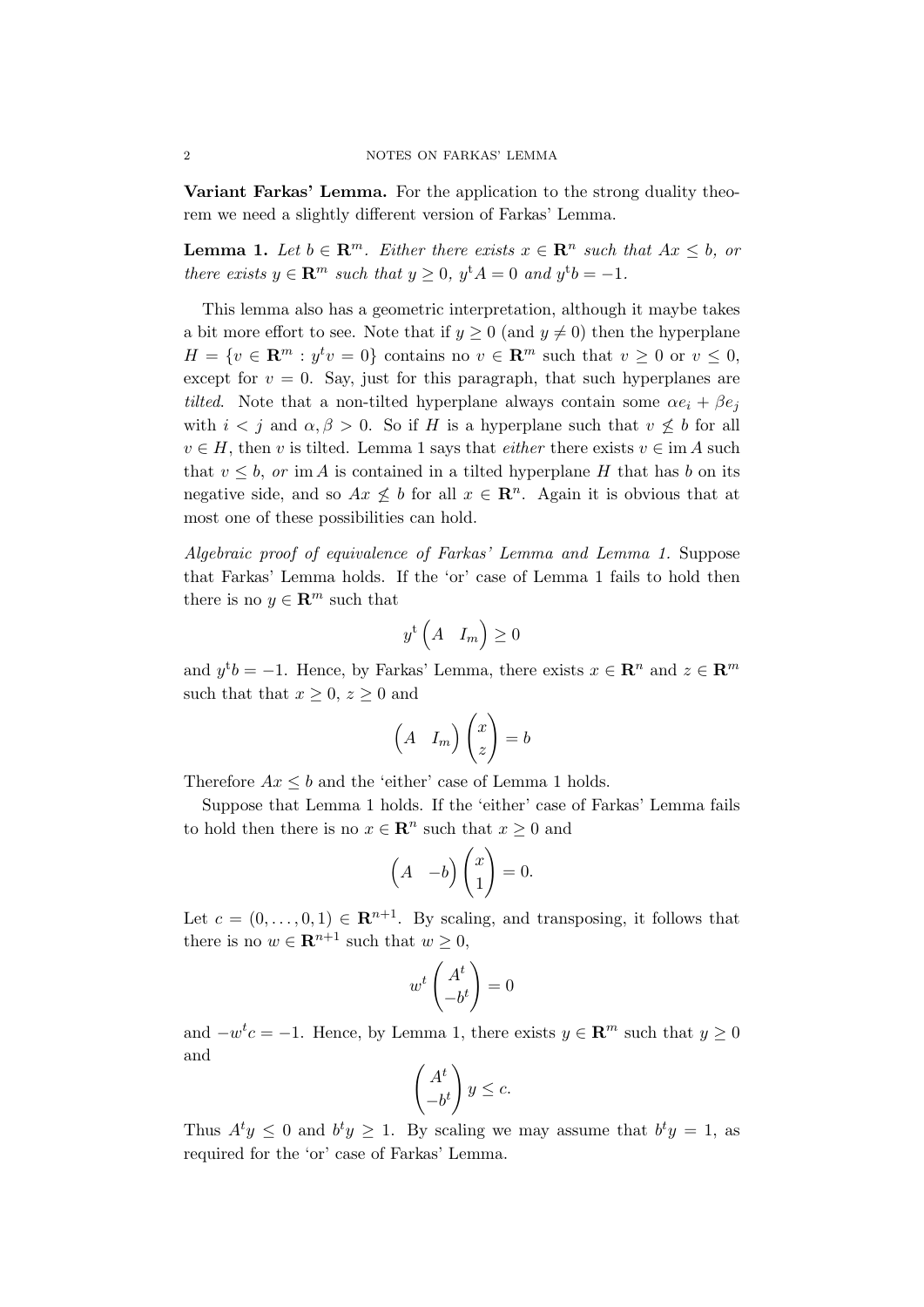Primal and dual problems. In the remainder of this note we consider the following two standard optimization problems. Let  $b \in \mathbb{R}^m$  and let  $c \in \mathbb{R}^n$ .

*Primal.* Maximize  $c^t x$  for  $x \in \mathbb{R}^n$  subject to  $x \geq 0$ ,  $Ax \leq b$ .

*Dual.* Minimize  $y^t b$  for  $y \in \mathbb{R}^m$  subject to  $y \geq 0$ ,  $y^t A \geq c^t$ .

As usual, we say that the primal problem is *feasible* if there exists  $x \in \mathbb{R}^n$ such that  $x \geq 0$  and  $Ax \leq b$ . We say that the primal problem is unbounded if there exist feasible  $x \in \mathbb{R}^n$  such that  $c^t x$  takes arbitrarily large values. We define *feasible* and *unbounded* for the dual problem similarly.

**Theorem 2** (Weak Duality). If x is feasible for the primal problem and y is feasible for the dual problem then  $c^t x \leq y^t b$ .

*Proof.* From  $Ax \leq b$  and  $c^t \leq y^t A$  we get  $c^t x \leq y^t A x \leq y^t b$ , as required.  $\Box$ 

In particular if the primal problem is feasible then the dual problem is bounded, and if the dual problem is feasible then the primal problem is bounded. The converses to these statements do not hold, because it is possible that both primal and dual problems are infeasible (and so, immediately from the definition, they are both bounded): for example, take

$$
A = \begin{pmatrix} 1 & 0 \\ 0 & -1 \end{pmatrix}, \quad b = \begin{pmatrix} -1 \\ 0 \end{pmatrix}, \quad c = \begin{pmatrix} 0 \\ 1 \end{pmatrix}.
$$

Then for any  $x \in \mathbb{R}^2$  such that  $x \geq 0$  we have  $Ax \not\leq b$ , and for any  $y \in \mathbb{R}^2$ such that  $y \geq 0$  we have  $y^t A \not\geq c^t$ . The theorem below gives the strongest possible converse.

Theorem 3. The primal problem is feasible and bounded if and only if the dual problem is feasible and bounded.

*Proof.* By the Weak Duality Theorem, if the primal problem is unbounded then the dual problem is infeasible. Suppose that the primal problem is infeasible. So there exists no  $x \in \mathbb{R}^n$  such that  $x \geq 0$  and  $Ax \leq b$ . Hence there exists no  $x \in \mathbb{R}^n$  such that

$$
\begin{pmatrix} A \\ -I_n \end{pmatrix} x \le \begin{pmatrix} b \\ 0 \end{pmatrix}.
$$

By Lemma 1 there exist  $y \in \mathbb{R}^m$  and  $z \in \mathbb{R}^n$  such that  $(y^t z^t) \geq 0$ ,

$$
(y^t \ z^t) \begin{pmatrix} A \\ -I_n \end{pmatrix} = 0
$$

and  $y^t b = -1$ . If the dual problem is infeasible we are done, so we may suppose that there exists a feasible  $y_* \in \mathbb{R}^m$  for the dual problem. We have  $(y_{\star}^t + \lambda y^t)A \geq c^t + \lambda z^t \geq c^t$  and  $(y_{\star}^t + \lambda y^t)b = y_{\star}^t b - \lambda$ . Taking  $\lambda$  large we see that the dual problem is unbounded. The converse has a very similar  $\Box$